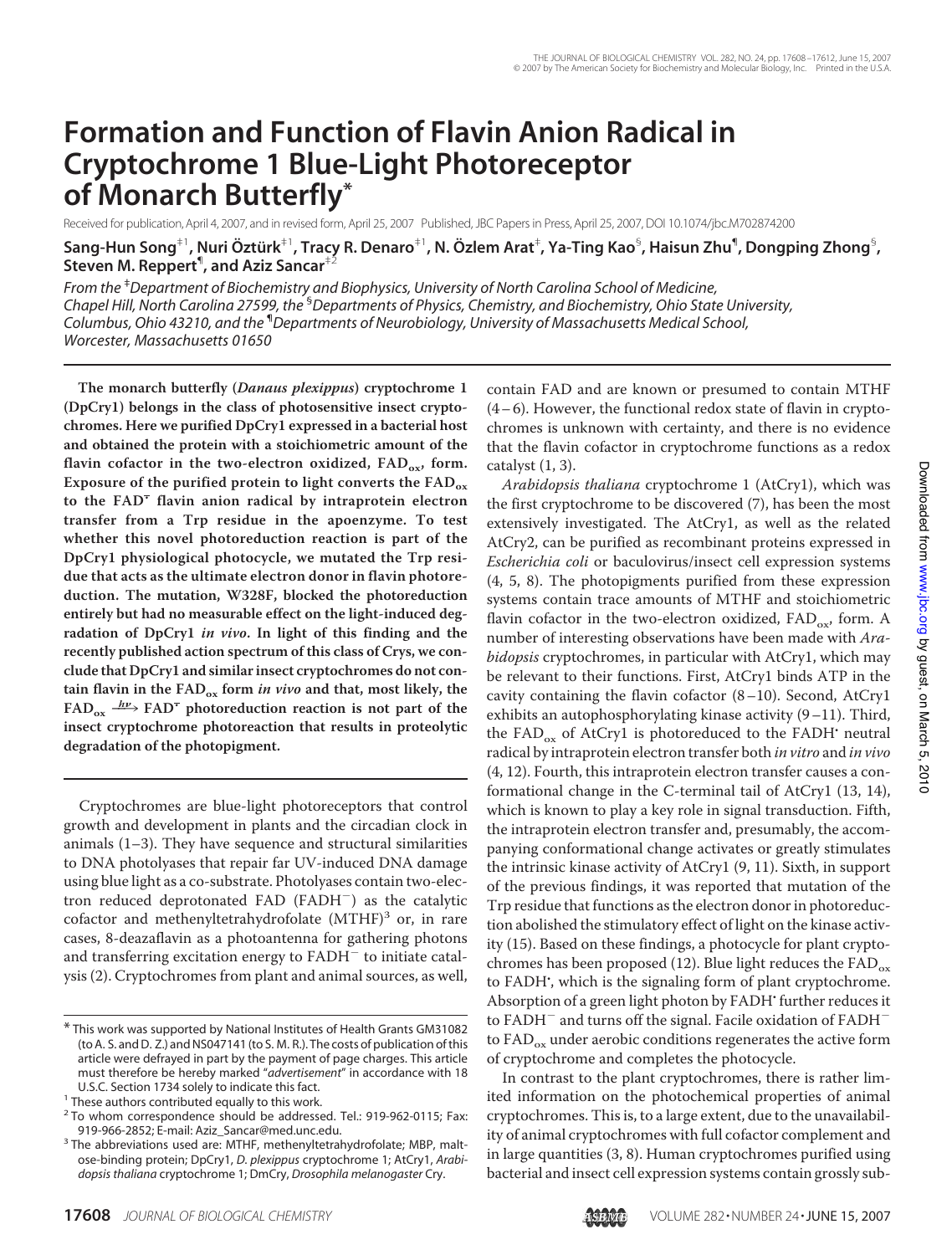## *Flavin Anion Radical of the Monarch Butterfly Cryptochrome*

stoichiometric flavin and only trace amounts of MTHF (3, 8). However, recently the monarch butterfly (Danaus plexippus) Cry1 (16) expressed in E. coli (17) and the Drosophila melanogaster Cry (DmCry) expressed in Sf21 insect cells (18) were found to contain near stoichiometric flavin in the form of  $FAD_{ox}$ . Interestingly, exposure of these cryptochromes to blue light led to the photoreduction of flavin to the  $FAD<sup>-</sup>$  flavin anion radical (17, 18) instead of the FADH' flavin neutral radical observed in plant cryptochromes (4, 12). The photochemically generated flavin anion radical was reoxidized to  $FAD_{ox}$  in the dark, and thus, it was proposed that, in at least these animal dark, and thus, it was proposed<br>cryptochromes, the FAD<sub>ox</sub>  $\frac{hv}{dark}$  $h\nu$  $\frac{hv}{dark}$  FAD<sup>-</sup> constitutes the photocycle, and the  $FAD^T$  form of cryptochrome represents the signaling state of the photoreceptor (18). In this study, we blocked the  $FAD_{ox} \xrightarrow{hv} FAD \overline{t}$  transition by site-specific mutagenesis to test the biological relevance of this photochemical reaction in *Drosophila* Cry-like animal cryptochromes. Our results show that blocking the photoreduction of  $FAD_{ox}$  in DpCry1 by intramolecular electron transfer does not affect its circadian photoreception function as measured by light-induced proteolytic degradation of the cryptochrome.

#### **EXPERIMENTAL PROCEDURES**

Cloning of DpCry1 into a Bacterial Expression Vector—The DpCry1 was amplified by PCR using primers designed from the sequence that is in public databases and the pAC5.1 DpCry1 plasmid carrying the cDNA of DpCry1 as a template (16). The gene was inserted into the pMal-c2 bacterial expression vector (New England Biolabs). The plasmid, which was named pDpCry1, encodes DpCry1 fused to the C-terminal end of E. coli maltose-binding protein (MBP). The entire cloned gene was sequenced to ensure that no mutation was introduced into DpCry1 during PCR and the subsequent cloning manipulations. To investigate the role of photoreduction in DpCry1 activity, the W328F substitution was made in pDpCry1 and in pACS.1 DpCry for in vitro and in vivo assays, respectively. In both cases, the mutated gene was sequenced in its entirety to ensure the absence of incidental sequence alterations.

Purification of DpCry1—The pDpCry1 or pDpCry1-W328F plasmids were inserted into E. coli BL21 (Strategene). Fresh colonies were picked and grown in Luria broth, in 1-liter batches, at 37 °C to  $A_{600} = 0.5$ . Then, the cultures were transferred to 15 °C and incubated for an additional 12–16 h. The cells were collected by centrifugation and resuspended in 20 ml of Buffer A per liter of culture. Buffer A contained 20 mm Tris-HCl, pH 7.5, 200 mm NaCl, 1 mm EDTA, and 10 mm  $\beta$ -mercaptoethanol. The cell suspension was frozen in dry ice/ethanol and kept at  $-80$  °C. To prepare cell-free extract, the cells were thawed and were then incubated on ice with lysozyme at 1 mg/ml for 30 min. After an additional freeze-thaw cycle, the cells were sonicated 10  $\times$  10 s with a Branson sonicator. The cell debris was removed by centrifugation at 4 °C for 90 min in a Ti 45 rotor at 35,000 rpm in a Beckman L-80 centrifuge. Cell-free extract from a 12-liter culture was loaded onto a 20-ml amylose column (New England Biolabs) equilibrated with Buffer A. The column was washed with 100 ml of Buffer A, and MBP-DpCry1 was eluted with 32 ml of Buffer A containing 300 mm NaCl and 15

m<sub>M</sub> maltose. Two-ml fractions were collected, and samples were analyzed by SDS-PAGE and Coomassie Blue staining. Fractions containing MBP-DpCry1 were combined and concentrated by ultrafiltration using Vivaspin 20 (Qiagen) and centrifugation at 5,000 rpm in a Sorvall RC5B plus centrifuge. Unless otherwise indicated, the cryptochrome was dialyzed against Storage Buffer containing 50 mM Tris-HCl, pH 7.5, 100 m<sub>M</sub> NaCl, 5 m<sub>M</sub> dithiothreitol, and 50% (v/v) glycerol. Typical yield was  $\sim$ 2 mg of cryptochrome from a 12-liter culture.

To prevent photochemical modification of DpCry1 during purification, we undertook one of the following precautions. Either the entire purification procedure was carried out under dim yellow light, or Buffer A, and subsequent buffers used in the purification contained 20 mm potassium phosphate buffer, pH 6.8, instead of Tris-HCl buffer, and lacked reducing agents ( $\beta$ -mercaptoethanol or dithiothreitol) and EDTA, which also acts as a weak reductant.

Spectroscopy—Absorption and fluorescence spectra were obtained using a Shimadzu UV-601 spectrophotometer and a Shimadzu RF5000U spectrofluorometer, respectively.

Photoreduction—The wild-type DpCry1 and the W328F mutant DpCry1 in storage buffer were placed in a quartz cuvette and exposed to 366 nm light at a fluence rate of 2 milliwatts  $cm^{-2}$  using two F15T8-BLB black lights (General Electric) as an energy source. Light was filtered through a glass plate to eliminate short wavelength contaminants and through a heat-reflecting glass (Precision Glass & Optics) to prevent excessive heating.

Photoinduced Degradation of DpCry1-To test the photosensitivity of wild-type DpCry1 and DpCry1(W328F) to lightinduced degradation (19–21), the cDNAs of these genes as well as that of DmCry (positive control) and DpCry2 (negative control) and  $\beta$ -galactosidase (loading control) were cloned into pAc5.1v5/HisA, a Schneider 2(S2) cell expression vector (16). The S2 cells were transiently transfected with the appropriate plasmids and incubated at 27 °C for 36 h. Then, the culture plates were exposed to 366 nm light at a rate of 1 milliwatt  $\rm cm^{-2}$ . The dark control samples were wrapped in aluminum foil and treated similarly. The S2 cells were lysed, cellular proteins were separated by SDS-PAGE, and the levels of Crys and  $\beta$ -galactosidase were determined by Western blotting with monoclonal anti-V5 IgG (Invitrogen). The levels of the Crys were quantified by densitometry using ImageQuant 5.0 software (GE Healthcare) and expressed relative to the  $\beta$ -galactosidase internal control. Data from three experiments, with the S.E., are plotted.

## **RESULTS**

Purification and Properties of DpCry1—Previously, it has not been possible to investigate the photochemical reactions catalyzed by animal cryptochromes such as Drosophila Cry, which are known to function as circadian photoreceptors (20), because these proteins were available only as recombinant proteins with 1–5% content of FAD, which is thought to be the catalytic cofactor. Recently, we discovered that of the two monarch butterfly cryptochromes, the one known to function as a photoreceptor, DpCry1 (16), can be expressed in E. coli as a fusion protein to a high level (17). More importantly, when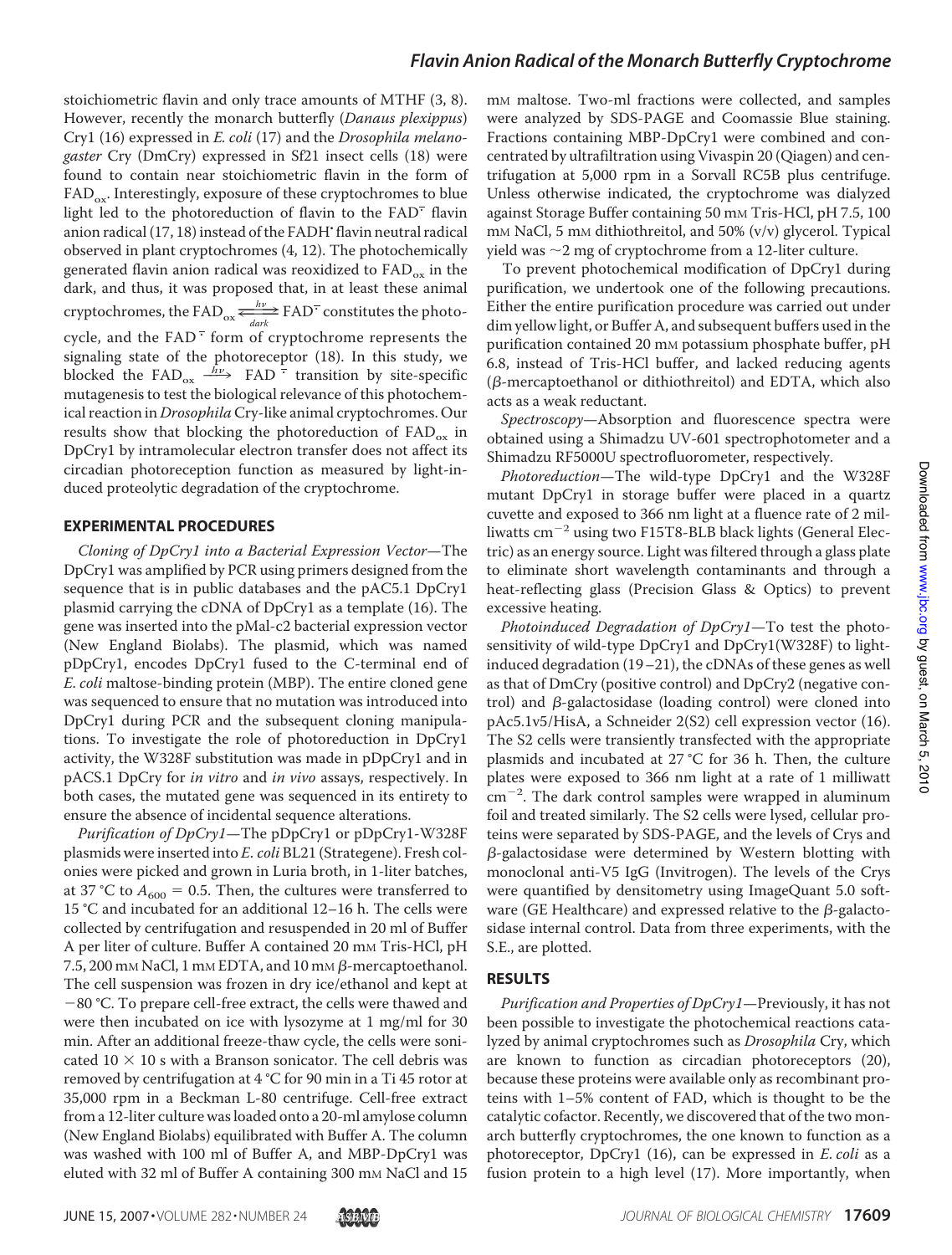

FIGURE 1. **Purification and spectroscopic properties of monarch butterfly cryptochrome 1.** *A*, analysis of purified protein by 10% SDS-PAGE. The *numbers* on the *left*indicate size markers. *Lane 1*, uninduced cell lysate. *Lane 2*, induced cell lysate. *Lane 3*, protein purified through amylose resin. The position of DpCry1 is indicated by an arrow. Extensive washing of the amylose resin by high salt buffer causes considerable loss of the flavin cofactor. Therefore, the bound protein was washed with a buffer of moderate ionic strength before elution with maltose, and as a consequence, the preparation contains contaminating proteins at a considerable level. However, those are not flavoprotein as ascertained from control purification schemes, and thus, they do not interfere with the analysis of the spectroscopic properties of DpCry1. *B*, absorption spectrum of DpCry1 purified as shown in *panel A*. *C*, normalized fluorescence emission spectra of DpCry1 recorded with  $\lambda_{\text{exc}} = 360$  nm (*solid line*) and  $\lambda_{\text{exc}} = 450$  nm (*dashed line*), respectively.

recombinant DpCry1 was purified from E. coli (Fig. 1A), it contained near stoichiometric amounts of flavin in the two electron-oxidized form (FAD<sub>ox</sub>) (Fig. 1B). The photolyase/cryptochrome family members, in addition to flavin, are known or suspected to contain MTHF (or rarely, 8-deazaflavin) as second chromophores that are non-essential for activity but improve the efficiency of the photochemical reaction by functioning as a photoantenna that absorbs light and transfers the excitation energy to FAD (2). In the majority of photolyases and all known cryptochromes, MTHF dissociates from the apoprotein readily during purification  $(4-6)$ . Thus, formal proof that Crys contain MTHF (or any other second chromophore) is lacking. Indeed, as is apparent in Fig. 1B, the UV-visible absorption spectrum of DpCry1 is typical of protein-bound flavin with no indication of an additional chromophore. We used fluorescence spectroscopy to test for the presence of MTHF at a level that is not detectable by absorption spectroscopy. As seen in Fig. 1C, excitation of DpCry1 at 360 nm results in fluorescence emission with a maximum at 480 nm and a shoulder at 505 nm. It is known that photolyase-bound MTHF has an absorption peak in the 370– 415 nm range and fluorescence maximum at 460– 480 nm (2). Thus, we conclude that DpCry1 does contain MTHF, albeit at grossly substoichiometric amounts in the purified pigment. Finally, excitation of DpCry1 at 450 nm where MTHF does not absorb, but  $FAD_{ox}$  does yield the characteristic flavin fluorescence emission at 520 nm. It should be noted that we measured the FAD:DpCry1 apoprotein ratio by estimating the apoprotein level by Coomassie Blue staining of SDS-PAGE gels containing known amounts of bovine serum albumin standards and the FAD level by absorption of the native protein at 450 nm. No accurate estimates can be made for the level of MTHF. Based on the absorption spectrum of DpCry1 and the known extinction coefficients of  $FAD_{ox}$  and MTHF in the 370–390 nm region (2), we estimate the MTHF content of DpCry1 to be  $\leq 5\%$ .

Photochemical Properties of DpCry1-Exposure of Arabidopsis Cry1 to blue light reduces  $FAD_{ox}$  to  $FADH$ <sup>.</sup> neutral radical, and this reaction has been considered to be the key step in the photocycle of AtCry1 (15, 18, 22). Thus, we investigated the effect of blue light on DpCry1. Unexpectedly, we found that

 $FAD_{ox}$  in DpCry1 was photoreduced to the flavin anion radical,  $FAD^{\pm}$ , and not to FADH, as is seen in Arabidopsis (Fig. 2A). Moreover, the quantum yield of the photoreduction was extremely high, in the range of 0.4– 0.5 (Fig. 2C). This contrasts with the quantum yield of 0.01 for photoreduction of  $FAD_{ox}$  to FADH' in Arabidopsis Cry1 (15, 18). In fact, although AtCry1 can be purified with  $FAD_{ox}$  under normal laboratory lighting conditions, when DpCry1 is purified under the same condition, all of the flavin is in the  $FAD_2^-$  form (17). To prevent photoreduction during purification, DpCry1 must be purified either under yellow light ( $\lambda > 550$  nm), or reducing agents such as dithiothreitol,  $\beta$ -mercaptoethanol, and even EDTA must be excluded from the purification buffers. DpCry1(FAD<sup>-</sup>) is relatively stable and reoxidizes back to  $DpCry1(FAD_{ox})$  under aerobic conditions with a life time of 54 s under our reaction conditions (Fig. 2C). It must also be noted that under our experimental conditions, even very long irradiation of DpCry1 failed to convert the flavin to the two-electron reduced FADH<sup>-</sup> form (data not shown).

Physiologic Role of Photoreduction—In E. coli photolyase, the Trp triad, FADH'  $\leftarrow$  Trp-382  $\leftarrow$  Trp-359  $\leftarrow$  Trp-306, is the photoreduction pathway with Trp-306 being the ultimate electron donor (23–25). Interestingly, this Trp triad is conserved in most DNA photolyases and cryptochromes (1, 3, 15). It has been shown that this pathway plays no role in the photocycle of photolyase  $(23, 24)$ , which contains the flavin in the FADH<sup>-</sup> form in vivo (2, 24). In contrast, it has been reported that Arabidopsis Cry1 contains the flavin in the  $FAD_{ox}$  form in vivo, that the photoreduction is part of the catalytic photocycle, and that the photosignaling activity of AtCry1 is eliminated by the  $Trp \rightarrow$ Phe mutation of the Trp residue corresponding to the E. coli Trp-306 (15).We wished to find out whether photoreduction of  $FAD_{ox}$  in DpCry1 was a key reaction in the photocycle of this cryptochrome as well. To this end, we mutated Trp-328 in DpCry1, which is the structural counterpart of Trp-306 of E. coli photolyase. Mutating the Trp residue corresponding to Trp-306 of E. coli photolyase to investigate intraprotein electron transfer and its role in cryptochrome function is preferable to mutating the Trp residues that correspond to Trp-359 and Trp-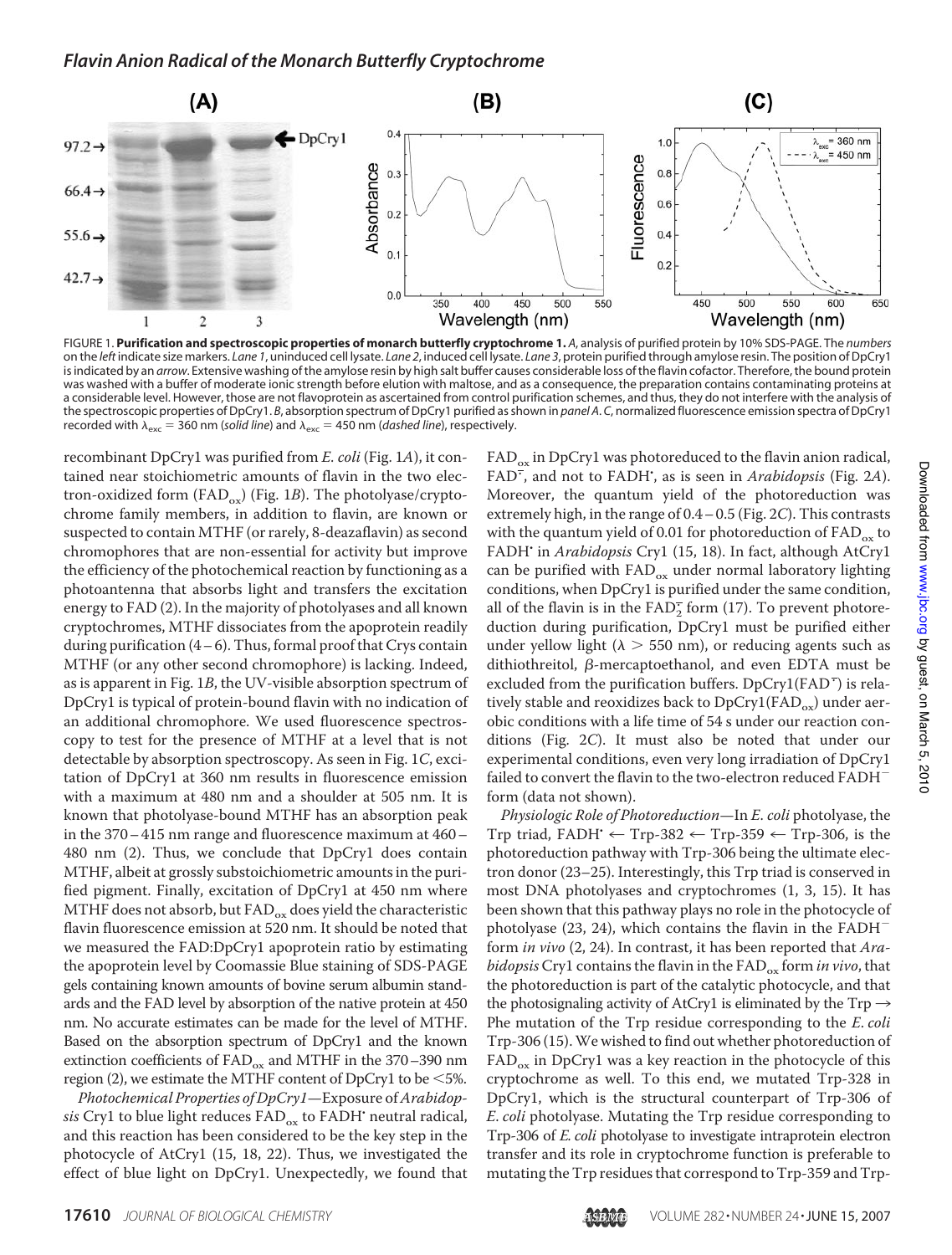

FIGURE 2. **Photoreduction of DpCry1 wild-type and W328F mutant proteins.** *A*, absorption spectra of DpCry1 in the dark and after light exposure. *Solid line*, spectrum before light exposure. *Dashed line*, spectrum after exposure to 366 nm at a rate of 200 Jm<sup>-2</sup> s<sup>-1</sup> for 10 min. This is a characteristic anion radical spectrum (29). *Dotted line*, the anion radical was incubated in dark and aerobic conditions for 10 min. As seen, the radical is reoxidized back to the FAD<sub>ox</sub> form. *B*, absorption spectrum of DpCry1 (W328F). *Solid line*, before light exposure.*Dotted line*, after exposure to 366 nm at a rate of 200 Jm!<sup>2</sup> s !<sup>1</sup> for 10 min. *C*, kinetics of photoreduction of DpCry1 and of DpCry1 (W328F) by 366 nm light. *Filled circle,* DpCry1. *Open triangle,* DpCry1 (W328F). The wild-type protein was irradiated<br>with 366 nm at a rate of 200 Jm<sup>−2</sup> s<sup>−1</sup> for 2 min and then irradiated under the same conditions for 10 min, and absorption spectra were recorded at the indicated time intervals. The level of the FAD<sub>ox</sub>  $\rightarrow$  FAD<sup>-</sup> conversion, achieved at 10 min with the wild-type enzyme, was considered to be 100%, and the values at other time points are expressed relative to this value as determined by  $(\Delta A_{450})_t/(\Delta A_{450})_t$  = 10 min<sup>.</sup>



FIGURE 3. **Photoinduced degradation of DmCry, DpCry1, DpCry1 (W328F), and DpCry2 in S2 cells.** Cells were transfected with plasmids encoding the indicated cryptochromes and then exposed to 366 nm light for the indicated times. The cell lysates were analyzed by Western blotting. *A*, representative Western blot. *B-gal*, *B-galactosidase. B*, quantitative analysis of photoinduced degradation as a function of light dose. Averages from three experiments including the one shown in *panel A* are plotted. *Bars*indicate the S.E. *Circle*, DmCry; *triangle*, DpCry1;*square*, DpCry1 (W328F); *diamond*, DpCry2. The slower rate of degradation of DpCry1 relative to DmCry is consistent with a previous report (21) and may be due to the use of a heterologous cell line (S2) as a host for DpCry1.

382 in photolyase because Trp-306 and its counterparts in cryptochromes are located on the surface of the proteins (10, 24), and mutating these residues does not destabilize the proteins, whereas mutating Trp-359 and Trp-382, which are located in the core of the apoenzymes, causes significant destabilization (23), making the photochemical properties of these mutants open to alternative interpretations. Thus, we confined our analysis to the DpCry1 (W328F) mutant.

We tested the DpCry1 (W328F) mutant protein in vitro for photoreduction and in vivo for photosignaling as measured by light-induced  $DpCry1$  degradation. Fig. 2, B and C, show that the W328F mutation blocked photoreduction of  $FAD_{ox}$  in DpCry1 as expected. Interestingly, however, this mutation had no effect on photodegradation of DpCry1 in S2 insect cells (Fig. 3), leading us to conclude that in DpCry1 and other insect Cry1 type (Drosophila-like) cryptochromes, the photogeneration of  $FAD<sup>-</sup>$  anion radical is not required for the photoreceptor function of cryptochrome.

## **DISCUSSION**

Excitation of flavin by blue light in the majority of flavoproteins leads to quenching of the excited state at a much faster rate than that of free flavin (2). This is, almost invariably, due to electron transfer from neighboring redox active amino acids such as tryptophan, tyrosine, and histidine to the excited singlet state flavin, which is a potent oxidant. This property of flavoproteins has been extensively used to study the physical-chemical aspects of intraprotein electron transfer (26). Naturally, in enzymes that utilize ground state flavin to catalyze redox reactions, such as glucose oxidase or cholesterol oxidase that carry out catalysis independently of light, the photoinduced reduction of flavin has no bearing on enzyme activity under physiological conditions.